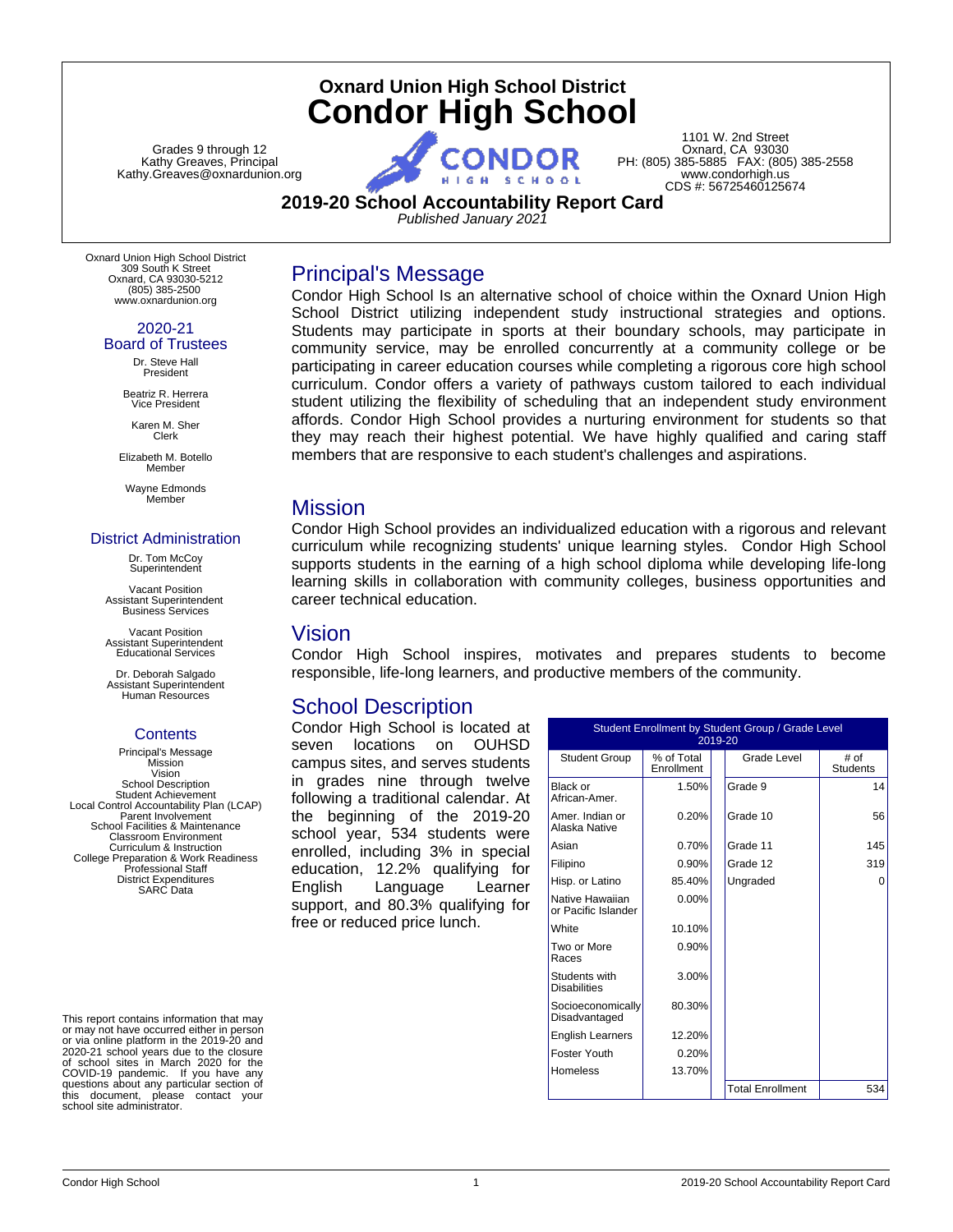# Student Achievement

### Physical Fitness

In the spring of each year, Condor High School is required by the state to administer a physical fitness test to all students in grade nine. The physical fitness test measures each student's ability to complete fitness tasks in six major areas. Students who either meet or exceed the standards in all six fitness areas are considered to be in the "healthy fitness zone." The chart reported in this document reports only the percentage in each category, not a cumulative total of the results for categories 4 of 6 and 5 of 6. Comparative district and state results can be found at the CDE's website.

| <b>Physical Fitness Test</b><br>Percentage of Students Meeting California Fitness Standards<br>2019-20 |                                                      |                                                 |                                 |  |
|--------------------------------------------------------------------------------------------------------|------------------------------------------------------|-------------------------------------------------|---------------------------------|--|
|                                                                                                        |                                                      | <b>Percentage of Students Meeting Standards</b> |                                 |  |
| Grade Level<br>Tested                                                                                  | Four of Six Fitness Five of Six Fitness<br>Standards | Standards                                       | Six of Six Fitness<br>Standards |  |
| Ninth                                                                                                  | N/A                                                  | N/A                                             | N/A                             |  |

*Note: Cells with N/A values do not require data as the 2019-2020 data are not available.*

*Note: Due to the COVID-19 pandemic, Executive Order N-56-20 was issued which waived the requirement to administer the physical fitness performance test for the 2019-2020 school year.*

### California Assessment of Student Performance and Progress

The California Assessment of Student Performance and Progress (CAASPP) System includes the Smarter Balanced Summative Assessments (SBAC) for students in the general education population, and the California Alternate Assessments (CAAs) for students with the most significant cognitive disabilities. Only eligible students may participate in the administration of the CAAs. CAAs items are aligned with alternative achievement standards, which are linked with the Common Core State Standards (CCSS). CAASPP results are a measure of how well students are mastering California's standards in English language arts/literacy (ELA) and mathematics, and are given to grades three through eight and grade eleven. SBAC tests assess student performance in ELA/Literacy and mathematics utilizing computer-adaptive tests and performance tasks, and CAAs test items are aligned with alternative achievement standards which are linked with the Common Core State Standards (CCSS).

The CAASPP results shown in this report include overall results comparing the school, district and state scores as well as the school's overall score in each applicable subgroup. Results are shown only for subgroups with ten students or more taking the exam. For those categories that are blank in the tables, no students met subgroup criteria. More information on CAASPP can be found on the California Department of Education's website www.cde.ca.gov/ta/tg/ca/.

#### CAASPP Test Results in ELA and Mathematics - All Students

|                                                            | <b>Percent of Students Scoring at Proficient or</b><br>Advanced<br>(meeting or exceeding the state standards) |           |       |           |       |       |
|------------------------------------------------------------|---------------------------------------------------------------------------------------------------------------|-----------|-------|-----------|-------|-------|
|                                                            | School<br><b>District</b><br>State                                                                            |           |       |           |       |       |
|                                                            | 18-19                                                                                                         | $19 - 20$ | 18-19 | $19 - 20$ | 18-19 | 19-20 |
| English-Language Arts/Literacy<br>(grades $3-8$ and $11$ ) | 15.0                                                                                                          | N/A       | 44.0  | N/A       | 50.0  | N/A   |
| <b>Mathematics</b><br>(grades $3-8$ and $11$ )             | 1.0                                                                                                           | N/A       | 27.0  | N/A       | 39.0  | N/A   |

*Note: Cells with N/A values do not require data.*

*Note: The 2019-2020 data are not available. Due to the COVID-19 pandemic, Executive Order N-30-20 was issued which waived the requirement for statewide testing for the 2019-2020 school year.*

*Note: Percentages are not calculated when the number of students tested is ten or less, either because the number of students in this category is too small for statistical accuracy or to protect student privacy.*

*Note: ELA and mathematics test results include the Smarter Balanced Summative Assessment and the CAA. The "Percent Met or Exceeded" is calculated by taking the total number of students who met or exceeded the standard on the Smarter Balanced Summative Assessment plus the total number of students who met the standard (i.e., achieved Level 3-Alternate) on the CAAs divided by the total number of students who participated in both assessments.*

|                                                   | CAASPP Test Results in ELA by Student Group (2019-20) |          |          |                        |                                                                         |  |  |
|---------------------------------------------------|-------------------------------------------------------|----------|----------|------------------------|-------------------------------------------------------------------------|--|--|
| <b>Student Groups</b>                             | <b>Total</b><br><b>Enrollment</b>                     | # Tested | % Tested | % Not<br><b>Tested</b> | % Meeting<br>or<br><b>Exceeding</b><br><b>State</b><br><b>Standards</b> |  |  |
| <b>All Students</b>                               | N/A                                                   | N/A      | N/A      | N/A                    | N/A                                                                     |  |  |
| Male                                              | N/A                                                   | N/A      | N/A      | N/A                    | N/A                                                                     |  |  |
| Female                                            | N/A                                                   | N/A      | N/A      | N/A                    | N/A                                                                     |  |  |
| Black or<br>African-Amer.                         | N/A                                                   | N/A      | N/A      | N/A                    | N/A                                                                     |  |  |
| Amer, Indian or<br>Alaska Native                  | N/A                                                   | N/A      | N/A      | N/A                    | N/A                                                                     |  |  |
| Asian                                             | N/A                                                   | N/A      | N/A      | N/A                    | N/A                                                                     |  |  |
| Filipino                                          | N/A                                                   | N/A      | N/A      | N/A                    | N/A                                                                     |  |  |
| Hisp. or Latino                                   | N/A                                                   | N/A      | N/A      | N/A                    | N/A                                                                     |  |  |
| Native Hawaiian or<br>Pacific Islander            | N/A                                                   | N/A      | N/A      | N/A                    | N/A                                                                     |  |  |
| White                                             | N/A                                                   | N/A      | N/A      | N/A                    | N/A                                                                     |  |  |
| Two or More Races                                 | N/A                                                   | N/A      | N/A      | N/A                    | N/A                                                                     |  |  |
| <b>English Learners</b>                           | N/A                                                   | N/A      | N/A      | N/A                    | N/A                                                                     |  |  |
| Socioeconomically<br>Disadvantaged                | N/A                                                   | N/A      | N/A      | N/A                    | N/A                                                                     |  |  |
| Students with<br><b>Disabilities</b>              | N/A                                                   | N/A      | N/A      | N/A                    | N/A                                                                     |  |  |
| <b>Students Receiving</b><br>Migrant Ed. Services | N/A                                                   | N/A      | N/A      | N/A                    | N/A                                                                     |  |  |
| Foster Youth                                      | N/A                                                   | N/A      | N/A      | N/A                    | N/A                                                                     |  |  |
| <b>Homeless</b>                                   | N/A                                                   | N/A      | N/A      | N/A                    | N/A                                                                     |  |  |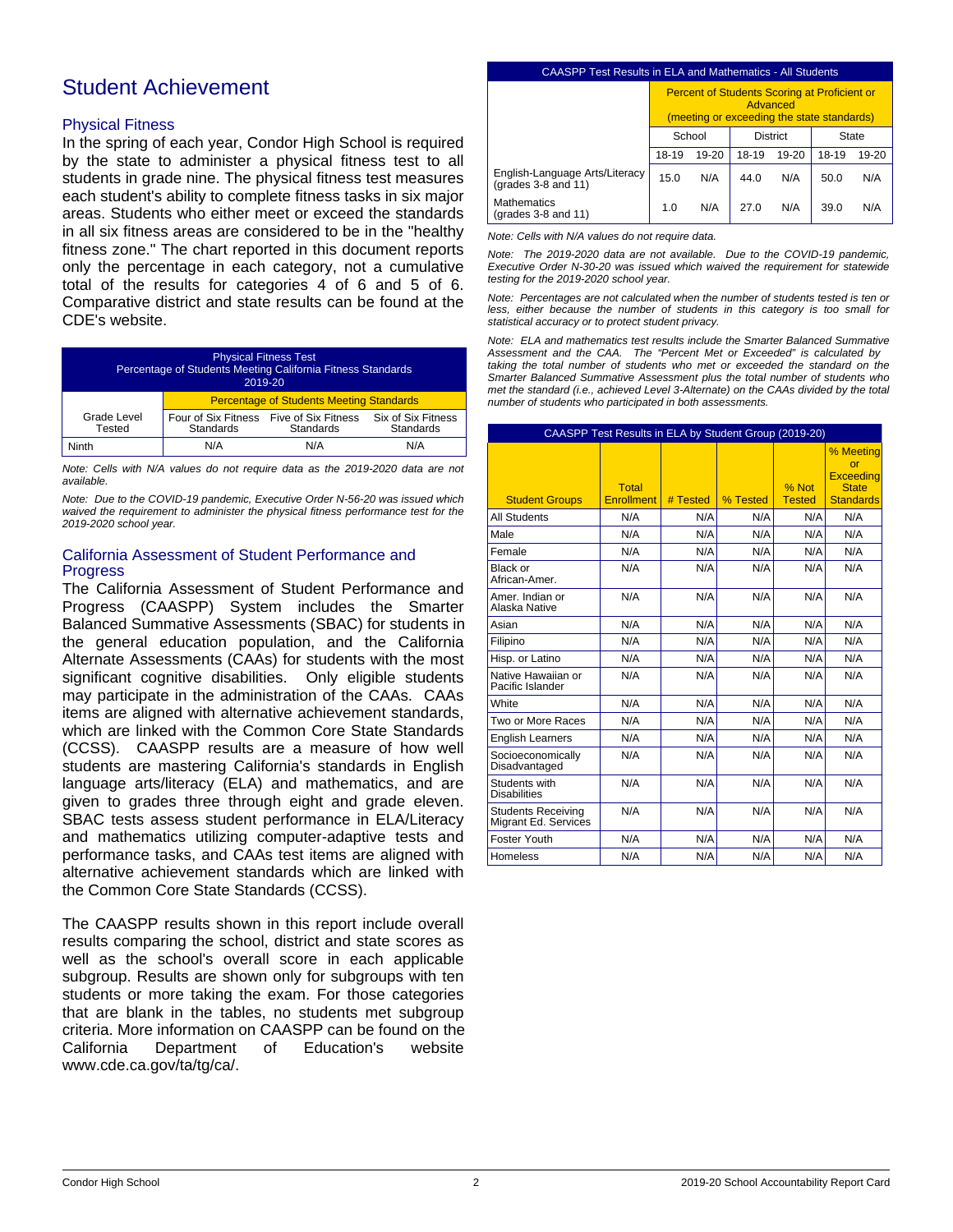|                                                   | CAASPP Test Results in Mathematics by Student Group (2019-20) |          |          |                        |                                                                         |  |  |
|---------------------------------------------------|---------------------------------------------------------------|----------|----------|------------------------|-------------------------------------------------------------------------|--|--|
| <b>Student Groups</b>                             | <b>Total</b><br><b>Enrollment</b>                             | # Tested | % Tested | % Not<br><b>Tested</b> | % Meeting<br>or<br><b>Exceeding</b><br><b>State</b><br><b>Standards</b> |  |  |
| <b>All Students</b>                               | N/A                                                           | N/A      | N/A      | N/A                    | N/A                                                                     |  |  |
| Male                                              | N/A                                                           | N/A      | N/A      | N/A                    | N/A                                                                     |  |  |
| Female                                            | N/A                                                           | N/A      | N/A      | N/A                    | N/A                                                                     |  |  |
| Black or<br>African-Amer.                         | N/A                                                           | N/A      | N/A      | N/A                    | N/A                                                                     |  |  |
| Amer, Indian or<br>Alaska Native                  | N/A                                                           | N/A      | N/A      | N/A                    | N/A                                                                     |  |  |
| Asian                                             | N/A                                                           | N/A      | N/A      | N/A                    | N/A                                                                     |  |  |
| Filipino                                          | N/A                                                           | N/A      | N/A      | N/A                    | N/A                                                                     |  |  |
| Hisp. or Latino                                   | N/A                                                           | N/A      | N/A      | N/A                    | N/A                                                                     |  |  |
| Native Hawaiian or<br>Pacific Islander            | N/A                                                           | N/A      | N/A      | N/A                    | N/A                                                                     |  |  |
| White                                             | N/A                                                           | N/A      | N/A      | N/A                    | N/A                                                                     |  |  |
| Two or More Races                                 | N/A                                                           | N/A      | N/A      | N/A                    | N/A                                                                     |  |  |
| <b>English Learners</b>                           | N/A                                                           | N/A      | N/A      | N/A                    | N/A                                                                     |  |  |
| Socioeconomically<br>Disadvantaged                | N/A                                                           | N/A      | N/A      | N/A                    | N/A                                                                     |  |  |
| Students with<br><b>Disabilities</b>              | N/A                                                           | N/A      | N/A      | N/A                    | N/A                                                                     |  |  |
| <b>Students Receiving</b><br>Migrant Ed. Services | N/A                                                           | N/A      | N/A      | N/A                    | N/A                                                                     |  |  |
| <b>Foster Youth</b>                               | N/A                                                           | N/A      | N/A      | N/A                    | N/A                                                                     |  |  |
| Homeless                                          | N/A                                                           | N/A      | N/A      | N/A                    | N/A                                                                     |  |  |

*Note: Cells with N/A values do not require data.*

*Note: The 2019-2020 data are not available. Due to the COVID-19 pandemic, Executive Order N-30-20 was issued which waived the requirement for statewide testing for the 2019-2020 school year.*

| <b>CAASPP Test Results in Science for All Students</b> |                                                                                                            |       |       |         |       |           |
|--------------------------------------------------------|------------------------------------------------------------------------------------------------------------|-------|-------|---------|-------|-----------|
|                                                        | <b>Percent of Students Scoring at Proficient or Advanced</b><br>(meeting or exceeding the state standards) |       |       |         |       |           |
|                                                        | School<br><b>District</b><br>State                                                                         |       |       |         |       |           |
|                                                        | 18-19                                                                                                      | 19-20 | 18-19 | $19-20$ | 18-19 | $19 - 20$ |
| Science<br>(grades 5, 8,<br>and $10$ )                 | N/A                                                                                                        | N/A   | N/A   | N/A     | N/A   | N/A       |

*Note: Cells with N/A values do not require data.*

*Note: The 2019-2020 data are not available. Due to the COVID-19 pandemic, Executive Order N-30-20 was issued which waived the requirement for statewide testing for the 2019-2020 school year.*

*Note: The new California Science Test (CAST) was first administered operationally in the 2018-2019 school year.*

| CAASPP Test Results in Science by Student Group (2019-20) |                            |          |          |                        |                                                                         |  |
|-----------------------------------------------------------|----------------------------|----------|----------|------------------------|-------------------------------------------------------------------------|--|
| <b>Student Groups</b>                                     | Total<br><b>Enrollment</b> | # Tested | % Tested | % Not<br><b>Tested</b> | % Meeting<br>or<br><b>Exceeding</b><br><b>State</b><br><b>Standards</b> |  |
| <b>All Students</b>                                       | N/A                        | N/A      | N/A      | N/A                    | N/A                                                                     |  |
| Male                                                      | N/A                        | N/A      | N/A      | N/A                    | N/A                                                                     |  |
| Female                                                    | N/A                        | N/A      | N/A      | N/A                    | N/A                                                                     |  |
| Black or<br>African-Amer                                  | N/A                        | N/A      | N/A      | N/A                    | N/A                                                                     |  |
| Amer, Indian or<br>Alaska Native                          | N/A                        | N/A      | N/A      | N/A                    | N/A                                                                     |  |
| Asian                                                     | N/A                        | N/A      | N/A      | N/A                    | N/A                                                                     |  |
| Filipino                                                  | N/A                        | N/A      | N/A      | N/A                    | N/A                                                                     |  |
| Hisp. or Latino                                           | N/A                        | N/A      | N/A      | N/A                    | N/A                                                                     |  |
| Native Hawaiian or<br>Pacific Islander                    | N/A                        | N/A      | N/A      | N/A                    | N/A                                                                     |  |
| White                                                     | N/A                        | N/A      | N/A      | N/A                    | N/A                                                                     |  |
| Two or More Races                                         | N/A                        | N/A      | N/A      | N/A                    | N/A                                                                     |  |
| <b>English Learners</b>                                   | N/A                        | N/A      | N/A      | N/A                    | N/A                                                                     |  |
| Socioeconomically<br>Disadvantaged                        | N/A                        | N/A      | N/A      | N/A                    | N/A                                                                     |  |
| Students with<br><b>Disabilities</b>                      | N/A                        | N/A      | N/A      | N/A                    | N/A                                                                     |  |
| <b>Students Receiving</b><br>Migrant Ed. Services         | N/A                        | N/A      | N/A      | N/A                    | N/A                                                                     |  |
| Foster Youth                                              | N/A                        | N/A      | N/A      | N/A                    | N/A                                                                     |  |
| <b>Homeless</b>                                           | N/A                        | N/A      | N/A      | N/A                    | N/A                                                                     |  |

*Note: Cells with N/A values do not require data.*

*Note: The 2019-2020 data are not available. Due to the COVID-19 pandemic, Executive Order N-30-20 was issued which waived the requirement for statewide testing for the 2019-2020 school year.*

# Local Control Accountability Plan (LCAP)

As part of the new Local Control Funding Formula, school districts are required to develop, adopt, and annually update a three-year Local Control and Accountability Plan (LCAP). The following components of this SARC address some of the priorities identified in the District's LCAP:

Conditions of Learning (Basic Services) – State Priority 1: Degree to which teachers are appropriately assigned and fully credentialed in the subject areas and for the pupils they are teaching; pupils have access to standards-aligned Instructional materials and school facilities are maintained in good repair. Covered in *Teacher Assignment*, including the Teacher Credentials & Misassignments chart; *Instructional Materials*, including the Textbooks chart; and *School Facilities & Maintenance*, including the Campus Description and School Facility Good Repair Status charts.

Conditions of Learning (Implementation of State Standards) – State Priority 2: Implementation of academic content and performance standards adopted by the state board for all pupils. Not covered in the School Accountability Report Card.

Parental Involvement – State Priority 3: Efforts to seek parent input in decision making, promotion of parent participation in programs for unduplicated pupils and special need subgroups. Covered in *Parent Involvement.*

Pupil Achievement – State Priority 4: Performance on standardized tests, score on Academic Performance Index, share of pupils that are college and career ready, share of English learners that become English proficient, English learner reclassification rate, share of pupils that pass Advanced Placement exams with a 3 or higher, and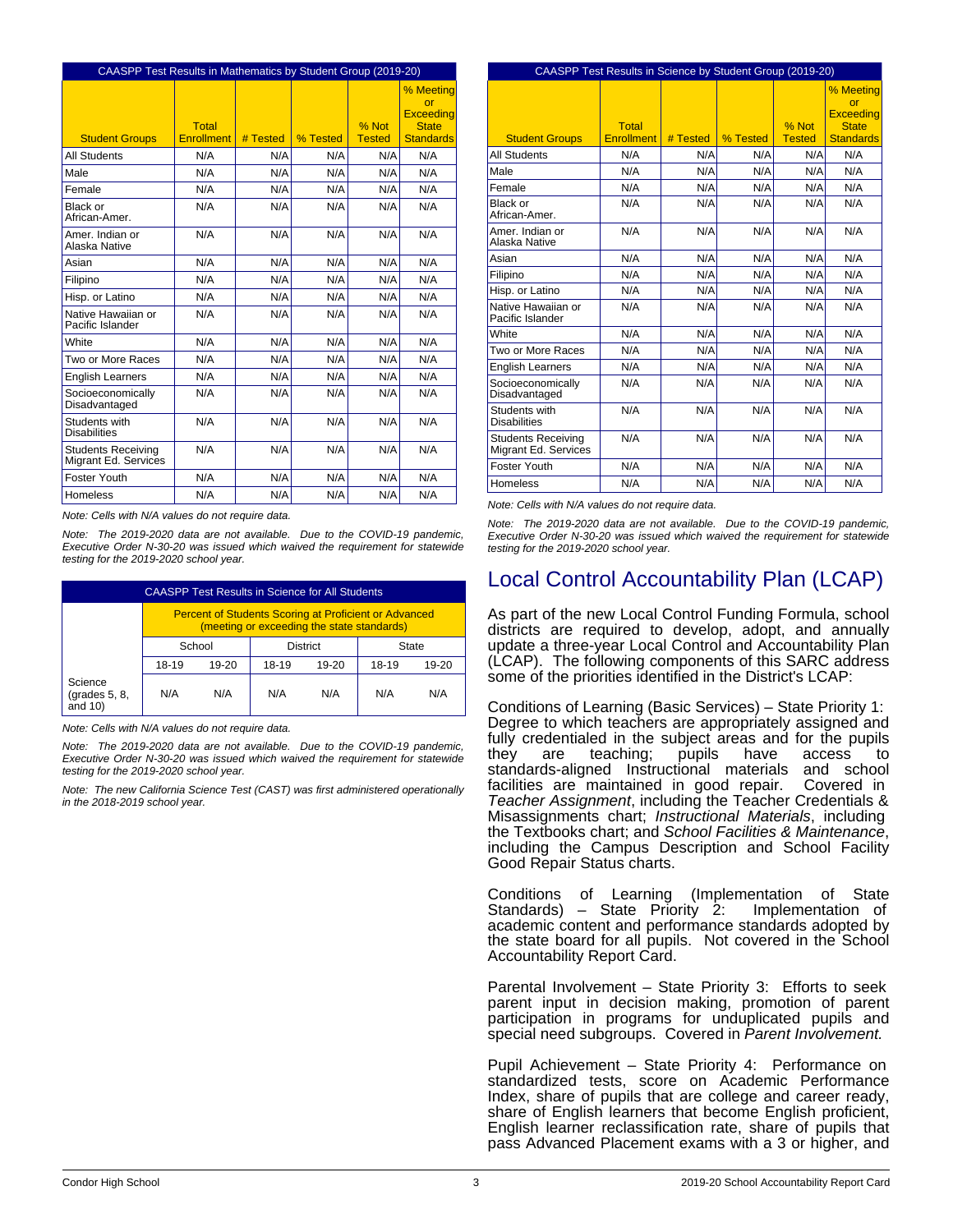share of pupils determined prepared for college by the<br>Early Assessment Program. Covered in California Early Assessment Program. *Assessment of Student Performance and Progress,* including the CAASPP charts.

Engagement (Pupil Engagement) – State Priority 5: School attendance rates, chronic absenteeism rates, middle school dropout rates, high school dropout rates, and high school graduation rates. Covered in *Dropout & Graduation Rates*, including the Dropout chart; and *Graduation Requirements*, including the Graduation Rate chart for high schools only.

School Climate – State Priority 6: Pupil suspension rates, pupil expulsion rates, other local measures including surveys of pupils, and parents and teachers on the sense of safety and school connectedness. Covered in *Discipline & Climate for Learning*, including Suspension & Expulsion chart; and *School Site Safety Plan.*

Conditions of Learning (Course Access) – State Priority 7: Pupil enrollment in a broad course of study that includes all of the subject areas. Not covered in the School Not covered in the School Accountability Report Card.

Other Pupil Outcomes – State Priority 8: Pupil outcomes in the subject areas. Covered in *Physical Fitness*, including the Physical Fitness Test chart.

# Parent Involvement

Parents are encouraged to get involved in their child's learning environment either by volunteering in the classroom, participating in a decision-making group, or simply attending school events.

Parents stay informed on upcoming events and school activities through flyers, letters, the school website, the annual mailer, Twitter, Parent Square (notification system), and personal phone calls. Contact Condor High School at (805) 385-5885 for more information on how to become involved in your child's learning environment.

### **Opportunities to Volunteer**

**Chaperone** School Site Council

### **Committees**

Parent Teacher Student Association School Site Council Associated Student Body (ASB)

# **School Activities**

Grade Level Meetings Student Orientation Graduation Activities Concurrent College Workshops College Tours Educational Field Trips Grade Level Parent Nights Senior Awards Night

# School Facilities & Maintenance

The district takes great efforts to ensure that all schools are clean, safe, and functional through proper facilities maintenance and campus supervision. Condor High School's original facilities were built in -; ongoing maintenance and campus improvements ensure facilities remain up to date and provide adequate space for students and staff. District maintenance and site custodial staff ensure that the repairs necessary to keep the school in good condition are completed in a timely manner. A work order process is used by school and district staff to communicate non-routine maintenance requests. Emergency repairs are given the highest priority. In the last 12 months, technology upgrades have been completed and the site went to 1:1 student to device ratio during the 2019-20 year.

The custodian inspects facilities for safety hazards or other conditions that need attention prior to students and staff entering school grounds. Day and evening custodians are shared with adjacent campuses and are responsible for cleaning the restrooms and classrooms. Restrooms are checked once a day for cleanliness and subsequently cleaned as needed. The administrator communicates with custodial staff daily concerning maintenance and school safety issues.

| <b>Campus Description</b>        |          |  |
|----------------------------------|----------|--|
| Year Built                       |          |  |
| Acreage                          |          |  |
| Square Footage                   |          |  |
|                                  | Quantity |  |
| <b>Permanent Classrooms</b>      |          |  |
| Portable Classrooms              |          |  |
| Restrooms (sets)                 | 3        |  |
| Office                           |          |  |
| Student workspace with computers |          |  |

# Facilities Inspection

The district's maintenance department inspects Condor High School on an annual basis in accordance with Education Code §17592.72(c)(1). Condor High School uses a school site inspection survey to identify unsafe or hazardous conditions and facility improvement needs. The most recent school inspection took place on Friday, May 01, 2020 to Friday, May 15, 2020. Deficiencies noted in the school inspection survey were corrected immediately by the district's maintenance department. During fiscal year 2020-21, all restrooms were fully functional and available for student use at the time of the inspection.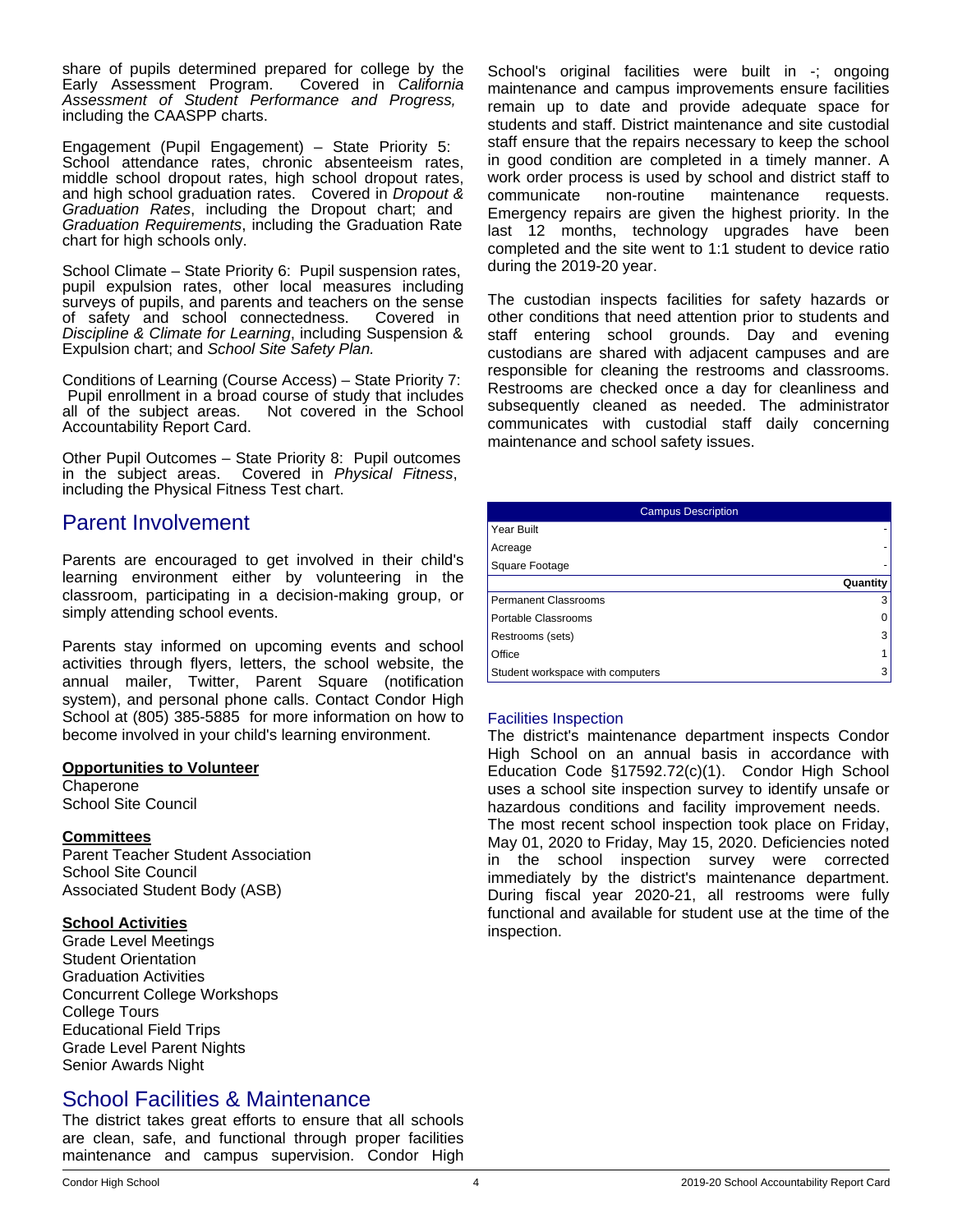| <b>School Facility Good Repair Status</b><br>Most Recent Inspection: Friday, May 01, 2020 |                      |      |      |  |  |
|-------------------------------------------------------------------------------------------|----------------------|------|------|--|--|
| <b>Item Inspected</b>                                                                     | <b>Repair Status</b> |      |      |  |  |
|                                                                                           | Good                 | Fair | Poor |  |  |
| A. Systems                                                                                |                      |      |      |  |  |
| <b>B.</b> Interior                                                                        |                      |      |      |  |  |
| C. Cleanliness                                                                            |                      |      |      |  |  |
| D. Electrical                                                                             |                      |      |      |  |  |
| E. Restrooms / Fountains                                                                  |                      |      |      |  |  |
| F. Safety                                                                                 |                      |      |      |  |  |
| G. Structural                                                                             |                      |      |      |  |  |
| H. External                                                                               |                      |      |      |  |  |

| Repair Needed and Action Taken or Planned |                                                                                       |  |  |
|-------------------------------------------|---------------------------------------------------------------------------------------|--|--|
| <b>Section Number</b>                     | Comment                                                                               |  |  |
| (D)                                       | Channel Island Classroom P-1 - Electrical outlet unsecured,<br>hanging outside of box |  |  |

| <b>Overall Summary of School Facility Good Repair Status</b> |      |      |      |  |  |
|--------------------------------------------------------------|------|------|------|--|--|
| <b>Exemplary</b>                                             | Good | Fair | Poor |  |  |
|                                                              |      |      |      |  |  |

#### *Rating Description*

*Good: The school is maintained in good repair with a number of non-critical deficiencies noted. These deficiencies are isolated, and/or result from minor wear and tear, and/or are in the process of being mitigated.*

#### Campus Supervision

School administration and teaching staff place a high priority on providing adequate adult supervision on campus before, during, and after school. Students at Condor High School meet one-on-one with their teacher. Students arrive as scheduled and are supervised by the teacher to which they are assigned.

Condor High School is a closed campus. During school hours, all visitors must sign in at the school's office and wear identification badges while on school grounds.

#### School Site Safety Plan

The Comprehensive School Site Safety Plan was developed for Condor High School in collaboration with local agencies and the district office to fulfill Senate Bill 187 requirements. Components of this plan include child abuse reporting procedures, teacher notification of dangerous pupil procedures, disaster response procedures, procedures for safe arrival and departure from school, sexual harassment policy, and dress code policy. The school's most recent school safety plan was reviewed, updated, and discussed with school staff in Fall 2020.

# Classroom Environment

### Discipline & Climate for Learning

Condor High School's discipline practices and behavior management strategies comply with approved board policies and are designed to create effective learning environments and minimize classroom disruptions. Progressive discipline and proactive measures are employed in the classroom for those students experiencing difficulty following school rules and demonstrating positive behavior. Disciplinary intervention is managed by school administrators in a fair, firm, and consistent manner based upon the nature of each situation.

| <b>Suspensions &amp; Expulsions</b> |           |                 |       |  |  |  |
|-------------------------------------|-----------|-----------------|-------|--|--|--|
|                                     | $17 - 18$ | 18-19           | 19-20 |  |  |  |
|                                     | School    |                 |       |  |  |  |
| % Students Suspended                | 0.0       | 0.0             | 0.1   |  |  |  |
| % Students Expelled                 | 0.0       | 0.0             | 0.0   |  |  |  |
|                                     |           | <b>District</b> |       |  |  |  |
| % Students Suspended                | 5.2       | 6.2             | 4.0   |  |  |  |
| % Students Expelled                 | 0.1       | 0.3             | 0.3   |  |  |  |
|                                     |           | <b>State</b>    |       |  |  |  |
| % Students Suspended                | 3.5       | 3.5             | 2.5   |  |  |  |
| % Students Expelled                 | 0.1       | 0.1             | 0.1   |  |  |  |

*Note: The 2019-2020 suspensions and expulsions rate data are not comparable to prior year data because the 2019-2020 school year is a partial school year due to the COVID-19 crisis. As such, it would be inappropriate to make any comparisons in rates of suspensions and expulsions in the 2019-2020 school year compared to prior years.*

#### Class Size

The Class Size Distribution table in this report illustrates the distribution of class sizes by subject area, the average class size, and the number of classes that contain 1-22 students, 23-32 students, and 33 or more students. Calculations exclude classrooms of 50 or more students.

| Average Class Size and Class Size Distribution |               |          |                          |       |
|------------------------------------------------|---------------|----------|--------------------------|-------|
|                                                | 2017-18       |          |                          |       |
|                                                | Avg.<br>Class |          | <b>Number of Classes</b> |       |
| Subject                                        | <b>Size</b>   | $1 - 22$ | 23-32                    | $33+$ |
| English                                        | 5.0           | 108      | $\overline{2}$           |       |
| <b>Mathematics</b>                             | 3.0           | 143      |                          |       |
| Science                                        | 2.0           | 94       |                          |       |
| Social Science                                 | 3.0           | 213      |                          |       |
|                                                |               |          | 2018-19                  |       |
|                                                | Avg.<br>Class |          | <b>Number of Classes</b> |       |
| <b>Subject</b>                                 | <b>Size</b>   | $1 - 22$ | 23-32                    | $33+$ |
| English                                        | 5.0           | 105      | 9                        |       |
| <b>Mathematics</b>                             | 3.0           | 143      |                          |       |
| Science                                        | 2.0           | 87       |                          |       |
| Social Science                                 | 3.0           | 241      |                          |       |
|                                                |               |          | 2019-20                  |       |
|                                                | Avg.<br>Class |          | <b>Number of Classes</b> |       |
| <b>Subject</b>                                 | <b>Size</b>   | $1 - 22$ | 23-32                    | $33+$ |
| English                                        | 8.0           | 90       |                          | 1     |
| <b>Mathematics</b>                             | 5.0           | 89       | 1                        |       |
| Science                                        | 4.0           | 53       |                          |       |
| Social Science                                 | 6.0           | 131      |                          |       |

*\*Number of classes indicates how many classrooms fall into each size category (a range of total students per classroom). At the secondary level, this information is reported by subject area rather than grade level.*

# Dropout & Graduation Rates

Condor High School's teachers and administrative staff practice the early identification of and intervention on behalf of students who exhibit warning signs and/or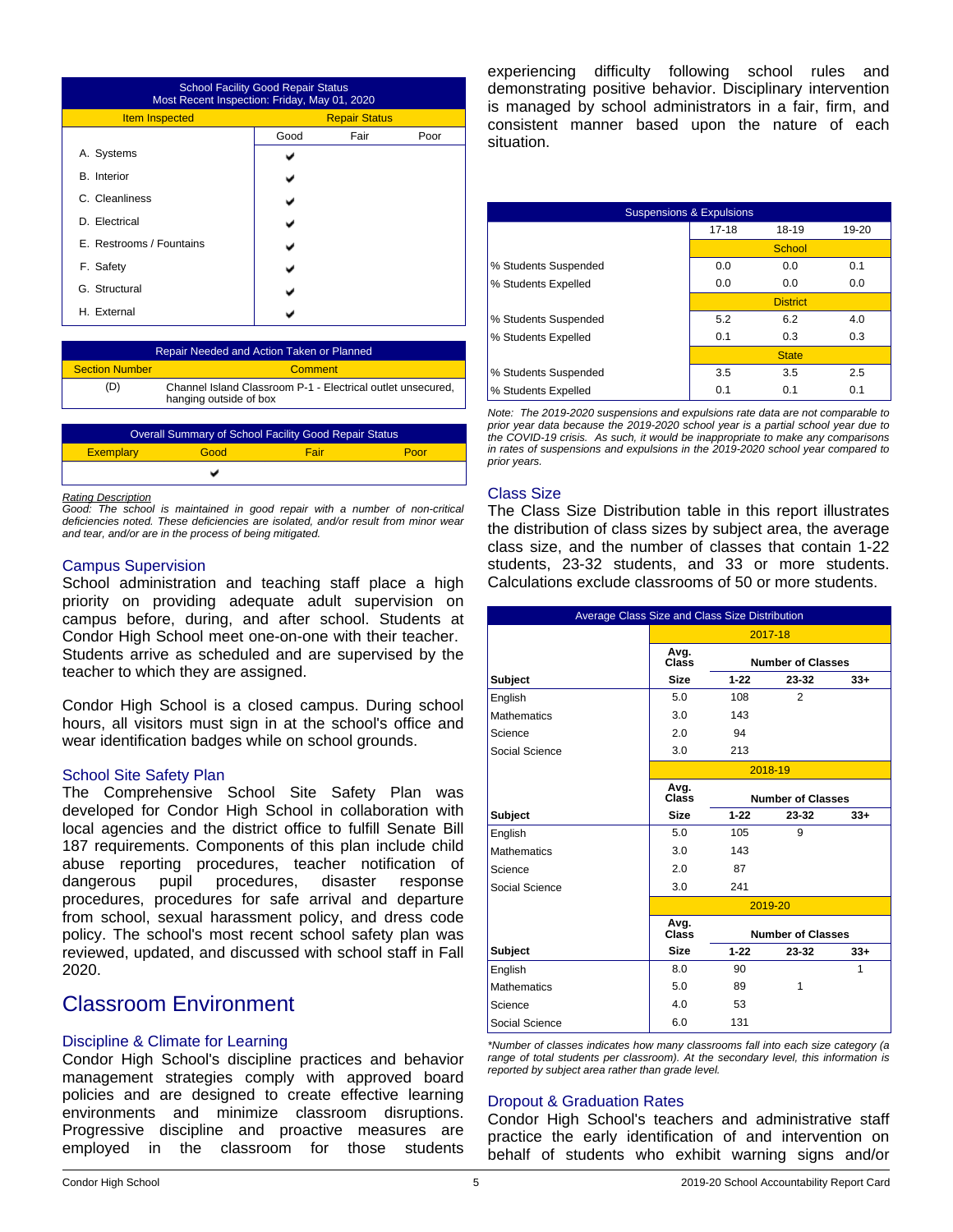behavioral traits that may lead to dropping out of school. Intervention strategies used to promote attendance and reduce dropout rates include counseling and individual instruction, flexible scheduling of appointments, a middle college program option, and tutorial sessions for English and math. Understanding that the needs of each student are different, administrators, counselors, and teaching staff continue their efforts to discover successful solutions to help students complete their high school program.

Students must accumulate 230 course credits to receive a high school diploma from Condor High School. Alternative methods of acquiring a diploma are available in OUHSD for those students who have been unsuccessful in the independent study high school environment. The following information shows the number of students enrolled and the number of students who graduated from Condor High School for the last four years:

2017 Enrollment - 483 students / 2017 Graduates - 219 students

2018 Enrollment - 548 students / 2018 Graduates - 241 students

2019 Enrollment - 538 students / 2019 Graduates - 277 students

2020 Enrollment - 534 students / 2020 Graduates - 267 students

In the following Dropout & Graduation Rates table, 2018-19 data is the most current information available, since state certification/release dates for dropout data occur too late for inclusion in this report. Detailed information about dropout rates and graduation rates can be found on the DataQuest Web page at http://dq.cde.ca.gov/dataquest/.

| Dropout & Graduation Rates (Four-Year Cohort Rate) |                |                 |       |  |  |  |
|----------------------------------------------------|----------------|-----------------|-------|--|--|--|
|                                                    | School         |                 |       |  |  |  |
|                                                    | 16-17          | 17-18           | 18-19 |  |  |  |
| <b>Dropout Rate</b>                                | 18.6%          | 14.1%           | 10.8% |  |  |  |
| <b>Graduation Rate</b>                             | 58.0%          | 57.3%           | 63.1% |  |  |  |
|                                                    |                | <b>District</b> |       |  |  |  |
|                                                    | $16 - 17$      | 17-18           | 18-19 |  |  |  |
| Dropout Rate                                       | 7.1%           | 7.1%            | 6.8%  |  |  |  |
| <b>Graduation Rate</b>                             | 85.6%<br>84.9% |                 | 85.5% |  |  |  |
|                                                    |                | <b>State</b>    |       |  |  |  |
|                                                    | $16 - 17$      | $17 - 18$       | 18-19 |  |  |  |
| Dropout Rate                                       | 9.1%           | 9.6%            | 9.0%  |  |  |  |
| <b>Graduation Rate</b>                             | 82.7%          | 83.0%           | 84.5% |  |  |  |

*For the formula to calculate the 2018-19 and 2019-20 adjusted cohort graduation rate, see the 2019-20 Data Element Definitions document located on the SARC web page at https://www.cde.ca.gov/ta/ac/sa/*

# Curriculum & Instruction

# Staff Development

All training and curriculum development activities at Condor High School revolve around the California State Content Standards and Frameworks. During the 2019-20 school year, Condor High School held staff development training devoted to:

- English Language Proficiency Assessments for California (ELPAC)
- Next Generation Science Standards (NGSS)
- Professional Learning Communities (PLC's)
- Positive Behavioral Interventions and Supports (PBIS)
- WASC
- Rigor
- Curriculum Calibration
- Edgenuity Learning Platform
- Compliance for Independent Study Attendance
- Concurrent College Enrollment Opportunities
- Lesson Design Sharing
- Mathematics Curriculum
- PE Testing
- SBAC Testing
- Synergy Database Systems
- Technology Training
- Career Technical Education (CTE)

Decisions concerning selection of staff development activities are performed by all staff using tools such as teacher input, state assessment results, and data analysis to determine the areas in which additional teacher training may enhance classroom instruction and increase student achievement levels. Condor High School supports ongoing professional growth throughout the year on weekly early release days. Teachers meet in both grade level and department level teams to conduct data analysis to identify areas of need. Teaching staff are provided the opportunity to participate in district-sponsored staff development workshops or training session as 1) a supplement to site-based staff development, 2) for reinforcement of or follow-up on previous training, or 3) follow-up training for newly implemented programs/curricula.

During the 2018-19, 2019-20, and 2020-21 school years, Condor High School's teachers had the opportunity to attend the following events hosted by the Oxnard Union High School District:

2018-19 Training:

- Next Generation Science Standards (NGSS)
- English Language Arts (ELA)
- Mathematics
- Social Science
- iLit Training

# 2019-20 Training:

- Multi-Tiered System of Supports (MTSS)
- iLit Reading Intervention
- SkillsUSA Training for Career Pathways
- Edge Training for ESL Students
- Curriculum Design for Dual Language Immersion
- Textbook Pilot Training for Science and ELA
- Math Leadership Network
- Digital Broadcast
- Ethnic Studies Curriculum Development
- Dual Immersion Textbook Pilot Training
- VC Innovates
- AP Spanish Committee Test Development
- Next Generation Science Standards (NGSS)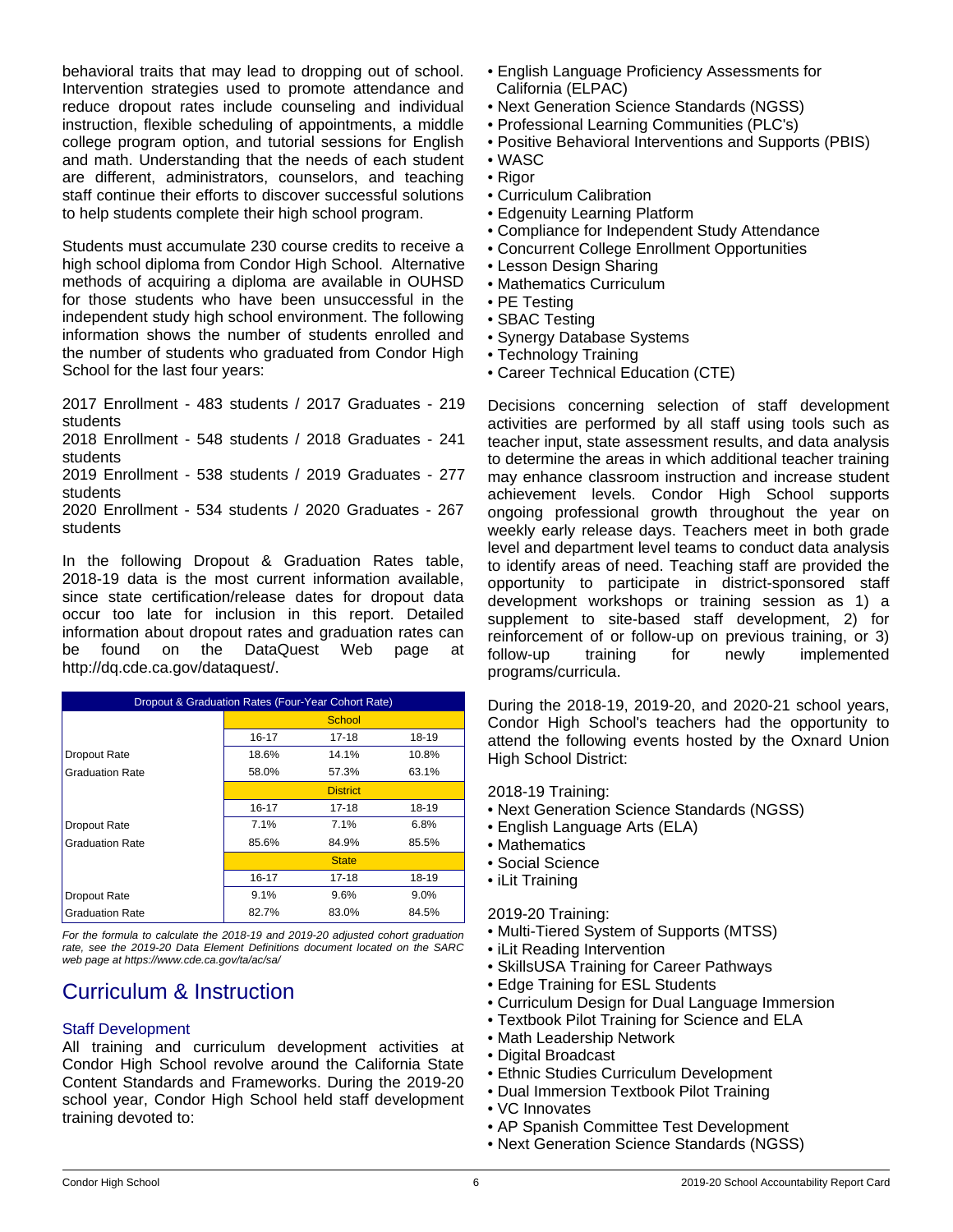- Library Learning Day
- AVID Elective Focused Note-Taking
- Data Chats for Common Assessments, Corrective Teaching, and Engagement
- Google Platform Training
- PLC Summer Curriculum Planning, Common Syllabi, Technology Use, Student Engagement
- Positive Behavioral Interventions & Supports (PBIS)
- Distance Learning Platforms (Google Meet, Technology)

2020-21 Training:

- Interactive Google Meet
- Grading for Equity 1 Key Concepts
- Grading for Equity 2 Scoring Rubrics
- Grading for Equity 3 Mastery Tracking
- Supporting English Learners in Distance Learning
- Supporting SPED in Distance Learning
- Social Emotional Learning (SEL) Check-in
- Google Classroom & Canvas
- ParentSquare
- Digital Tools
- Lesson Design Strategy for Distance Learning

Condor High School offers support to new and veteran teachers through peer coaching and mentoring. Instructional aides are provided targeted training focused on teaching strategies and curriculum content. Substitute teachers are invited to participate in designated staff development activities. All staff are encouraged to attend professional workshops and conferences. Classified support staff receive job-related training from department supervisors and district representatives.

| Number of School Days Dedicated to Staff Development and Continuous<br>Improvement |             |             |  |
|------------------------------------------------------------------------------------|-------------|-------------|--|
| $2018 - 19$                                                                        | $2019 - 20$ | $2020 - 21$ |  |
|                                                                                    |             |             |  |

### Instructional Materials

All textbooks used in the core curriculum at Condor High School are aligned to the California Content Standards and Frameworks. Standards-based instructional materials are approved by the district's Board of Trustees. The district follows the State Board of Education's six-year adoption cycle for core content materials and the eight-year cycle for textbook adoptions in foreign language, visual and performing arts, and health.

On Wednesday, September 23, 2020, the Oxnard Union High School District's Board of Trustees held a public hearing to certify the extent to which textbooks and instructional materials have been provided to students. The Board of Trustees adopted Resolution No. 20-47 which certifies as required by Education Code §60119 (1) that textbooks and instructional materials were provided to all students, including English learners, in the district to the extent that each pupil has a textbook or instructional materials, or both, to use in class and to take home, (2) sufficient textbooks and instructional materials were provided to each student, including English learners, that are aligned to the academic content standards and consistent with the cycles and content of the curriculum frameworks in math, science, history-social science, and

English/language arts, (3) sufficient textbooks or instructional materials were provided to each pupil enrolled in foreign language or health classes, and (4) sufficient laboratory science equipment was available for science laboratory classes offered in grades 9-12 inclusive.

In addition to core subject areas, districts are required to disclose in their SARCs the sufficiency of instructional materials used for their visual/performing arts curricula. During the 2020-21 school year, Oxnard Union High School District provided each student, including English learners, enrolled in a visual/performing arts class with a textbook or instructional materials to use in class and to take home. These materials complied with the state's content standards and curriculum frameworks.

| <b>Textbooks</b>              |                                                                                 |                                           |  |  |
|-------------------------------|---------------------------------------------------------------------------------|-------------------------------------------|--|--|
|                               | <b>Adoption Year</b> Publisher & Series                                         | <b>Pupils Lacking</b><br><b>Textbooks</b> |  |  |
| <b>English Language Arts</b>  |                                                                                 |                                           |  |  |
| 2008                          | Bedford/St. Martin's, The Language of<br>Composition                            | 0%                                        |  |  |
| 2005                          | McDougal Littell, Language Network                                              | $0\%$                                     |  |  |
| 2005                          | McDougal Littell, The Language of Literature                                    | $0\%$                                     |  |  |
| 2016                          | Pearson, The Longman Reader                                                     | 0%                                        |  |  |
| 2007                          | Prentice Hall, Timeless Voices, Timeless<br><b>Themes The British Tradition</b> | 0%                                        |  |  |
| <b>Foreign Languages</b>      |                                                                                 |                                           |  |  |
| 2011                          | Better Chinese Limited, Discovering Chinese                                     | 0%                                        |  |  |
| 2007                          | EMC Paradigm, Que Chevere 1, 2, 3                                               | 0%                                        |  |  |
| 2003                          | Holt, Ven Conmigo                                                               | 0%                                        |  |  |
| 2007                          | McDougal Littell, Abriendo Puertas: Lenguaje                                    | 0%                                        |  |  |
| 2007                          | McDougal Littell, Discovering French<br>Nouveau                                 | $0\%$                                     |  |  |
| 2007                          | McDougal Littell, En Espanol                                                    | $0\%$                                     |  |  |
| 2007                          | Prentice Hall, Abriendo paso: Gramatica                                         | 0%                                        |  |  |
| 2007                          | Prentice Hall, Abriendo paso: Lectura                                           | 0%                                        |  |  |
| 2004                          | Prentice Hall, Momentos de los literaturas<br>hispanicas                        | 0%                                        |  |  |
| 2003                          | Prentice Hall, Sendas Literarias 1 & 2                                          | $0\%$                                     |  |  |
| 2015                          | Vista Higher Learning, D'accord (French)                                        | 0%                                        |  |  |
| 2008                          | Vista Higher Learning, Imaginez: le francais<br>sans frontieres (IB)            | 0%                                        |  |  |
| Health                        |                                                                                 |                                           |  |  |
| 2007                          | Pearson Prentice Hall, Health                                                   | 0%                                        |  |  |
| <b>History-Social Science</b> |                                                                                 |                                           |  |  |
| 2007                          | Glencoe/McGraw-Hill, World Geography and<br>Cultures                            | 0%                                        |  |  |
| 2008                          | Houghton Mifflin Harcourt, Psychology -<br>Principles in Practice               | 0%                                        |  |  |
| 2010                          | Houghton Mifflin Harcourt, Sociology: The<br>Study of Relationships             | $0\%$                                     |  |  |
| 2007                          | Kennedy, American Pagaent                                                       | $0\%$                                     |  |  |
| 2007                          | McDougal Littell, The Americans<br>Reconstruction to the 21st Century           | 0%                                        |  |  |
| 2006                          | McGraw Hill, Economics: Principles,<br>Problems & Policies                      | $0\%$                                     |  |  |
| 2006                          | Pearson Prentice Hall, Economics: Principles<br>in Action                       | $0\%$                                     |  |  |
| 2007                          | Pearson Prentice Hall, The Western Heritage<br>Since 1300 (AP European History) | 0%                                        |  |  |
| 2007                          | Pearson Prentice Hall, World History: The<br>Modern World                       | 0%                                        |  |  |
| 2007                          | Prentice Hall-Longman, American<br>Government Continuity & Change (AP           | 0%                                        |  |  |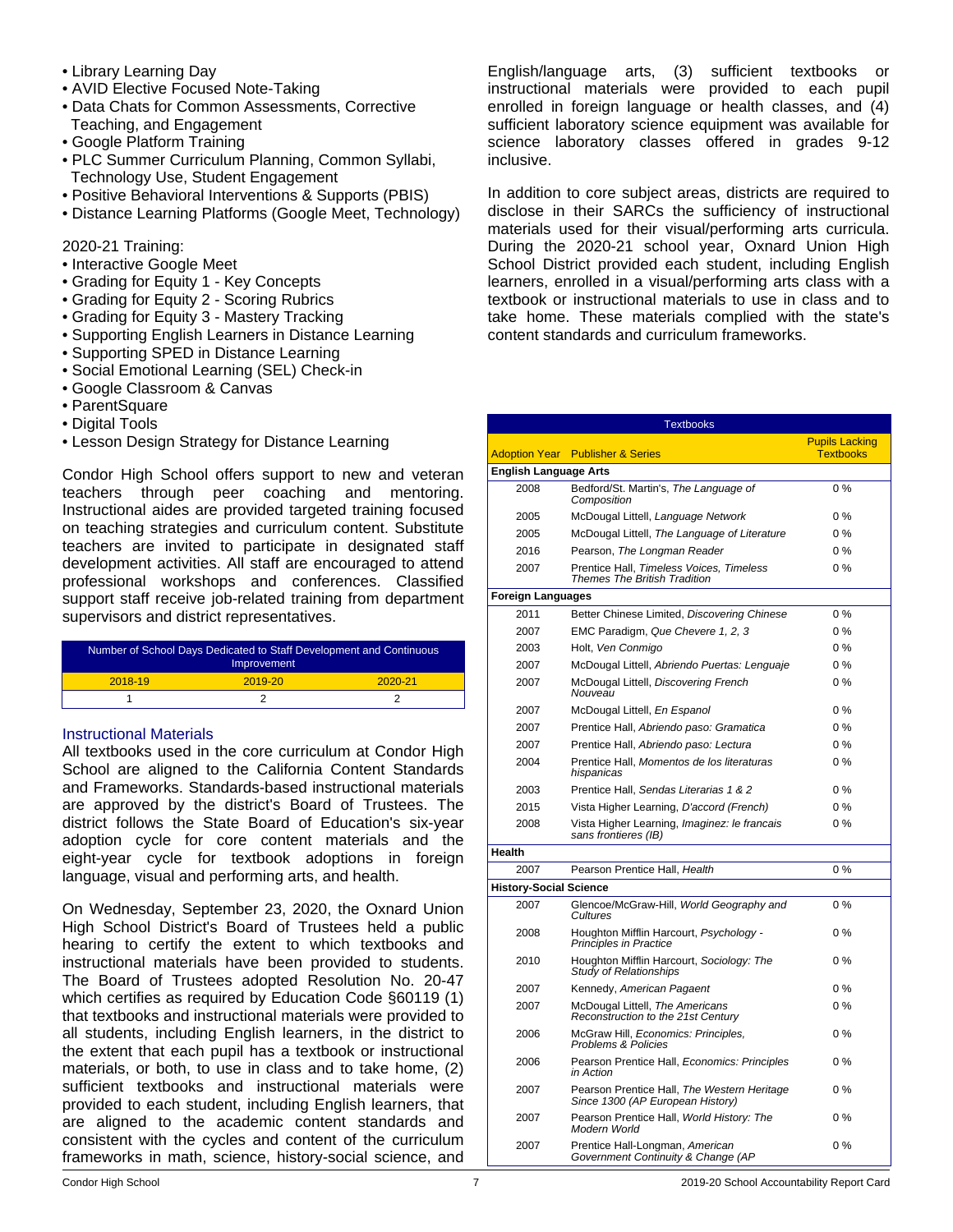| 1999               | Course)<br>Steck-Vaughn, Fearon's American<br>Government               | 0%    |
|--------------------|------------------------------------------------------------------------|-------|
| 2007               | Wadsworth, AP Psychology                                               | $0\%$ |
| 2010               | Worth Publishers, Myers Psychology Second<br><b>Edition for AP</b>     | $0\%$ |
| <b>Mathematics</b> |                                                                        |       |
| 2004               | Brooks/Cole, Physics: Calculus                                         | 0%    |
| 2013               | CPM Educational Program, Core<br>Connections, Integrated 1             | $0\%$ |
| 2015               | CPM Educational Program, Core<br>Connections, Integrated 2             | 0%    |
| 2016               | CPM Educational Program, Core<br>Connections, Integrated 3             | $0\%$ |
| 2004               | Glencoe/McGraw-Hill. Geometry: Concepts<br>and Applications            | 0%    |
| 2006               | Glencoe/McGraw-Hill, Mathematics with<br><b>Business Applications</b>  | $0\%$ |
| 2002               | Holt McDougal, Economics                                               | 0%    |
| 2005               | Houghton Mifflin, Calculus of a Single<br>Variable                     | 0%    |
| 2006               | Houghton Mifflin Company, PreCalculus with<br>Limits                   | 0%    |
| 2017               | Houghton Mifflin Harcourt, Big Ideas Math,<br>Course 1                 | 0%    |
| 2017               | Houghton Mifflin Harcourt, Big Ideas Math,<br>Course 2                 | 0%    |
| 2017               | Houghton Mifflin Harcourt, Big Ideas,<br>Integrated Math 1, 2 & 3      | 0%    |
| 2007               | W. H. Freeman, The Practice of Statistics                              | 0%    |
| <b>Science</b>     |                                                                        |       |
| 2007               | Addison Wesley, Biology: Concepts &<br>Connections                     | 0%    |
| 2007               | Addison Wesley, Conceptual Physics                                     | $0\%$ |
| 2012               | Cengage Learning, Living in the Environment                            | $0\%$ |
| 2007               | College Board, Biology: Principles of Life, AP<br>Edition              | $0\%$ |
| 2007               | Current Publishing, Life on an Ocean Planet                            | $0\%$ |
| 2007               | Delmar Cengage Learning, Agriscience,<br>Fundamentals and Applications | 0%    |
| 2007               | Freeman & Company, AP Biology: Principles<br>of Life                   | 0%    |
| 2006               | Globe Fearon, Concepts and Challenges in<br><b>Physical Science</b>    | 0%    |
| 2008               | Houghton Mifflin Harcourt, Environmental<br>Science                    | 0%    |
| 2006               | J. Wiley & Son, Fundamentals of Physics                                | 0%    |
| 2008               | McDougal Littell, Introductory Chemistry: A<br>Foundation              | 0%    |
| 2007               | Pearson Prentice Hall, Conceptual Physics                              | 0%    |
| 2007               | Pearson Prentice Hall, Earth Science                                   | 0%    |
| 2007               | Pearson Prentice Hall, Essentials of Human<br>Anatomy & Physiology     | 0%    |
| 2007               | Prentice Hall, Biology                                                 | 0%    |
| 2007               | Prentice Hall, Chemistry                                               | $0\%$ |
|                    | Science Laboratory Equipment                                           | 0%    |

# College Preparation & Work Readiness

# College Preparation Courses

Students are encouraged to take required courses if they plan on attending a four-year college or university. Condor High School offers only those classes required to earn a high school diploma. Any students returning to a comprehensive high school setting will have the option to pursue four-year college required courses.

# **Admission Requirements for California Public Universities**

Admission requirements for the University of California (UC) follow guidelines set forth in the Master Plan, which requires that the top one-eighth of the state's high school graduates, as well as those transfer students who have successfully completed specified college work, be eligible for admission to the UC. These requirements are designed to ensure that all eligible students are adequately prepared for University-level work. For general admission requirements please visit the University of California **Website** at http://www.universityofcalifornia.edu/admissions/general.h tml.

### California State University

Admission requirements for the California State University (CSU) use three factors to determine eligibility. They are specific high school courses; grades in specified courses, and test scores; and graduation from high school. Some campuses have higher standards for particular majors or students who live outside the local campus area. Because of the number of students who apply, a few campuses have higher standards (supplementary admission criteria) for all applicants. Most CSU campuses utilize local admission guarantee policies for students who graduate or transfer from high schools and colleges that are historically served by a CSU campus in that region. For general admissions requirements, please visit the<br>California State University Website at University Website at http://www.calstate.edu/admission/.

# Workforce Preparation

Students in grades nine through twelve receive counseling from school personnel regarding career paths and courses of study. During their induction appointment, students meet with the counselor to discuss their four-year academic plan and are introduced to Condor High School's technical and career education programs; the counselor meets at least once a year with each student to follow-up on their progress in meeting graduation requirements and career objectives. All career and technical education (CTE) courses comply with state-adopted content standards and are integrated into the student's four-year academic plan as elective courses. Condor High School offers the following programs that promote leadership, develop job-related skills, provide on-the-job experience, and increase interest in school:

- Work Experience
- Career Education Center (CEC)
- Programs through Oxnard College

Individual student assessment of work readiness skills takes place through 1) End of course exams; and 2) Classroom observation.

Work experience students are partnered with local employers that provide on-the-job training and mentoring for students 16 years of age or older. Work experience students receive guidance and supervision designed to ensure maximum educational benefit from part-time job placement. For more information, students should contact the counselor.

**University of California**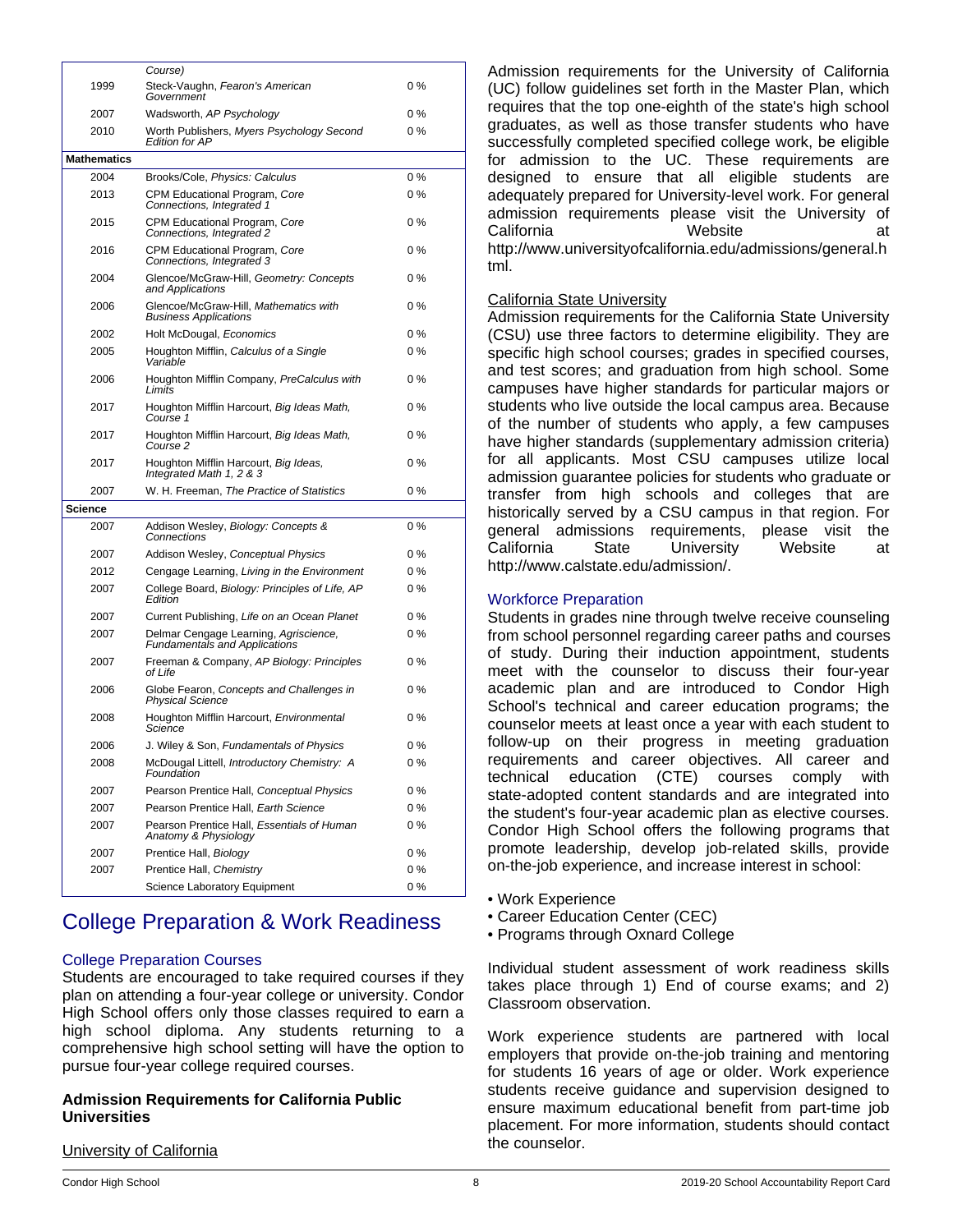Career Education Centers (CEC) are offered in partnership with the County Office of Education. A variety of career technical education courses are available to help prepare high school students (16 years and older) for entry-level employment, upgrading current job skills, or obtaining more advanced levels of education.

During the 2019-20 school year, Condor High School offered the following career pathways:

- Medical Terminology
- Criminal Justice
- Education
- Culinary & Hospitality
- Video & Broadcasting

Condor High School receives funds from the Carl D. Perkins Vocational and Technical Education Act (Perkins).

 This grant enables Condor High School to provide its students with the academic and technical skills needed to succeed in a knowledge- and skills-based economy and helps provide programs that prepare students for both postsecondary education and the careers of their choice. CTE table in this report shows the total number of students participating in the district's CTE courses and regional occupational programs and program completion rates. For more information on career technical programs, ROP, workability, partnership academies, and work experience, contact the counselor or visit the state's career technical website at http://www.cde.ca.gov/ci/ct/.

| Career Technical Education (CTE) Program Participation<br>2019-20                                                    |         |
|----------------------------------------------------------------------------------------------------------------------|---------|
| Total number of students participating in CTE programs                                                               | 347     |
| Percentage of students completing CTE program and earning a<br>high school diploma                                   | $0.0\%$ |
| Percentage of CTE courses sequenced or articulated between<br>the school and institutions of postsecondary education | 16.7%   |

# Professional Staff

# Counseling & Support Staff

Condor High School provides professional, highly qualified staff that provide additional services and support centered on the whole student academically, physically, and mentally. The Counseling and Support Services table in this report illustrates the availability of non-instructional support staff to Condor High School's students. Full-time equivalent (FTE) is a standard measurement used to identify an employee's regular work load on a weekly basis. For example, an FTE of 1.0 designates a full-time position and the employee is on campus and available all day every day of the week; an FTE of 0.5 indicates that the staff member is available and on campus a portion (50%) of the week.

| Academic Counselors & Other Support Staff<br>(Nonteaching Professional Staff)<br>2019-20 |                        |            |  |
|------------------------------------------------------------------------------------------|------------------------|------------|--|
|                                                                                          | No. of<br><b>Staff</b> | <b>FTF</b> |  |
| Academic Counselor                                                                       | 2                      | 1.5        |  |
| <b>Program Specialist</b>                                                                |                        | 1 በ        |  |
| Counselor-to-Student Ratio: 1:267                                                        |                        |            |  |

*Note: One Full Time Equivalent (FTE) equals one staff member working full time; one FTE could also represent two staff members who each work 50% of full time.*

#### Teacher Assignment

During the 2019-20 school year, Condor High School had 20 teachers who met all credential requirements in accordance with state guidelines. The chart below identifies the number of teachers at both the school and district who are 1) fully credentialed; 2) without full credentials; 3) teaching outside subject area of competence; 4) misassignments for English learners; 5) total teacher misassignments; and 6) vacant teacher positions. The term "misassignments" refers to the number of positions filled by teachers who lack legal authorization to teach that grade level, subject area, student group, etc.

| <b>Teacher Credentials &amp; Assignments</b>                                             |       |        |           |                 |
|------------------------------------------------------------------------------------------|-------|--------|-----------|-----------------|
|                                                                                          |       | School |           | <b>District</b> |
|                                                                                          | 18-19 | 19-20  | $20 - 21$ | $20 - 21$       |
| <b>Total Teachers</b>                                                                    | 20    | 20     | 21        | 688             |
| <b>Teachers With Full Credentials</b>                                                    | 20    | 20     | 21        | 681             |
| <b>Teachers Without Full</b><br>Credentials                                              | ŋ     | O      | 0         |                 |
| <b>Teachers Teaching Outside</b><br>Subject Area of Competence<br>(With Full Credential) | ŋ     | ŋ      | U         | 82              |
| Misassignments of Teachers of<br><b>English Learners</b>                                 | ŋ     | ŋ      | 0         | 0               |
| Total Teacher Misassignments*                                                            | ŋ     | ŋ      | n         | U               |
| <b>Vacant Teacher Positions</b>                                                          |       |        |           | 5               |

*Note: "Misassignments" refers to the number of positions filled by teachers who lack legal authorization to teach that grade level, subject area, student group, etc.*

*\*Total Teacher Misassignments includes the number of Misassignments of Teachers of English Learners.*

# District Expenditures

### Salary & Budget Comparison

State law requires comparative salary and budget information to be reported to the general public. For comparison purposes, the State Department of Education has provided average salary data from school districts having similar average daily attendance throughout the state. (Note: 2018-19 salary comparison data was the most recent data available at the time this report was published.)